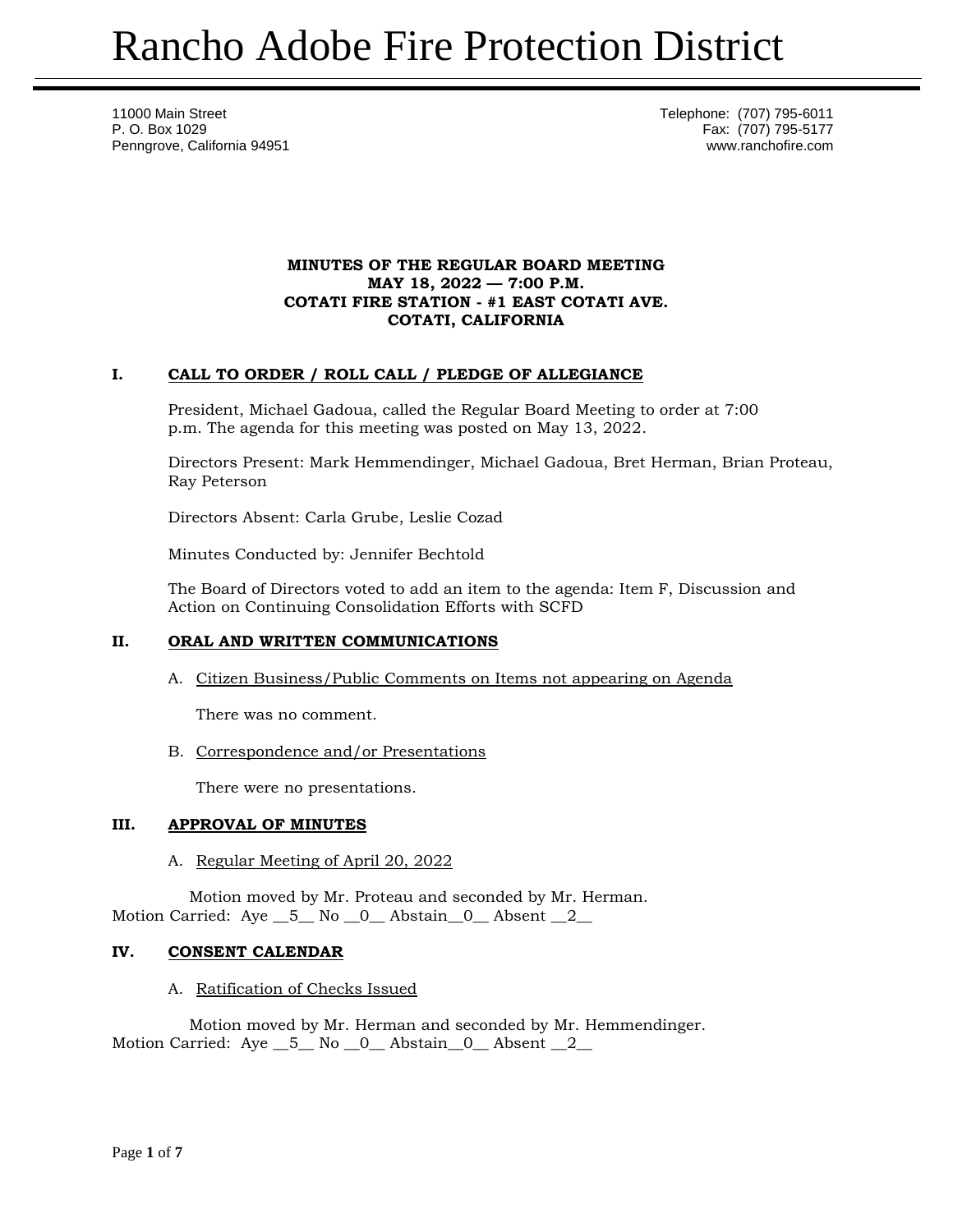## **V. ADMINISTRATIVE COMMUNICATIONS**

## A. Chief's Report

Chief Gossner reported on the following items:

- 1.) Monthly meetings continue with the Rohnert Park City Manager and Chief Mattos. These have been great collaborative meetings.
- 2.) Hiring of two medics one took a job with anther entity and the second medic failed background. We are still down to just one medic.
- 3.) On May 3, a meeting was held with Chief Heine, Mr. Hemmendinger, Mr. Gadoua and SCFD Directors Click and Tognozzi. Chief Gossner also met with David Rabbitt, who now has the financial analysis. The county will see how they can help close the financial gap.
- 4.) Both staff and Board members now have the financial analysis, which shows a gap of \$2 million. All the numbers look good from our perspective.
- 5.) Last night, Chief Gossner along with Mr. Gadoua, Mr. Hemmendinger, Captain Gromala and Engineer Henry attended the SCFD Board meeting. We had a request to add two board members if consolidation was realized. By a vote of 6- 1, the SCFD Board did not want to change their policy of adding more members.
- 6.) We are running a dual process for consolidation and hiring a full-time Chief. We have three candidates so far; one is local.
- 7.) Lexipol renewal cost is not being covered by County so Chief Akre is looking at running these costs through Sonoma Valley. Rancho Adobe is paying far more than other departments for this program, so Chief is trying to understand this. He does feel Lexipol is a very good program and we need to continue using it.
- 8.) Rohnert Park is having an amnesty fireworks day for people to turn in old fireworks and they have asked us to help.
- 9.) AMR tiered response. Committee met today for the first time next meeting is Monday. The fire service is active in these meetings along with the other stakeholders.
- 10.) Our type 1 is due to be completed in July. Type 6 is on track but will not be here for summer. We have moved to single station tone outs.
- 11.) Chief will be away from the office through next Thursday.

## B. Director Reports

Mr. Peterson commented he is out of the country May 29 to June 26.

## C. Committee Reports

a. Finance/Budget

Mr. Hemmendinger commented the year-to-date budget is on track with overall expenditures. There are a few categories we are a bit heavy in such as FLSA, though we will have left over cash from a number of categories. Supplies and services and capital improvements are fairly under budget. Strike team monies have mostly been received with \$67K outstanding. Revenues should be fairly on target and may see \$1.3 - \$1.5 million in carry over funds.

Chief Gossner asked about turn back funds. Mr. Hemmendinger commented that some of these funds were rolled from last fiscal year into capital improvements, which most of these projects have not been addressed to date. \$500K is about a year old. The rest of the funds are unbudgeted strike team money.

Mr. Hemmendinger also noted we made \$1200 on the 90-day CD we invested \$2 million into. After looking forward at our cash needs, we have put the \$2 million back into another 90-day CD, which has a slightly higher interest rate.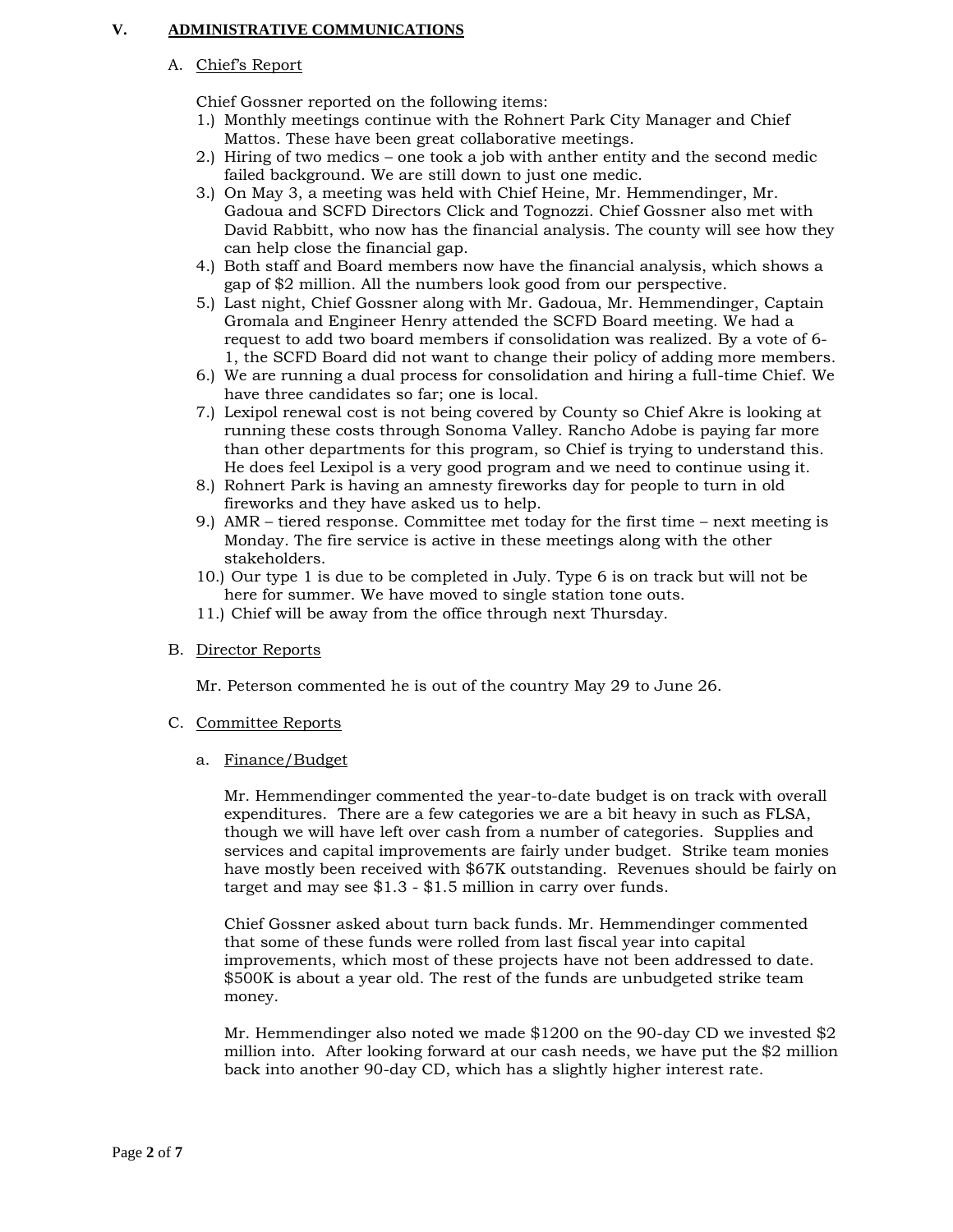*Administrative Communications Continued:*

b. Negotiations

No report filed.

c. Equipment

BC Wandel said mid-point and final inspections on the new Type 1 would happen in July. The Type 6 chassis is ordered and we are looking at this going into service during the 4th quarter. BC Wandel also noted we have had some costly repairs to apparatus recently.

d. Legislative

No report filed.

e. Chief's Evaluation

No report filed.

f. Long Range Planning

Mr. Hemmendinger said the LRPC meeting was postponed because there was not much new information to speak about.

g. Capital Improvements

Mr. Proteau said they met with Strata to go over the bidding process for the HVAC at stations 1 and 3. Questions were answered and he gave an update on the remodel at station 2. Building plans should be returned to us for review in late June or early July.

h. Ad-Hoc Fire Chief Selection

Mr. Gadoua mentioned the submission process remains open through July 1 and we will look at resumes then.

D. Firefighters' Association Report

Captain DeJong said the Association would cover the bar at the awards dinner on May 27. They are still considering whether to hold the pancake breakfast on July 2. Additionally, the new executive committee has been elected and they will take office next month.

E. Firefighter's Union Report

Captain Gromala said the financial analysis has been reviewed by the Union and noted the ALS program is on stand-by. He would like to thank Chief Gossner for approving the single station tone outs.

## **VI. UNFINISHED BUSINESS**

## A. Resolution R-9: Reducing Board from Seven Members to Five Members

Motion moved by Mr. Proteau and seconded by Mr. Peterson. Motion Carried: Aye \_5\_ No \_0\_ Abstain\_0\_ Absent \_2\_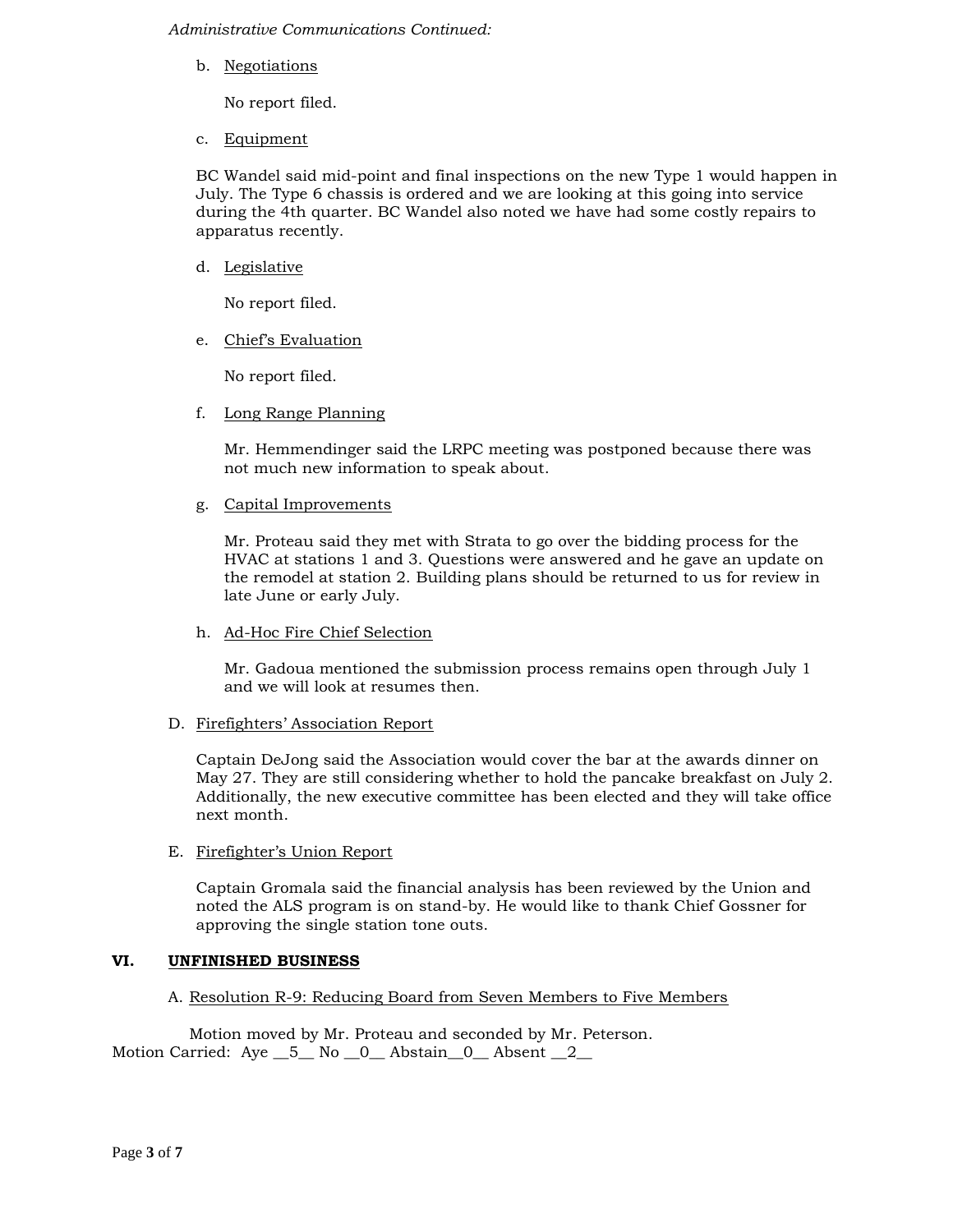## *Unfinished Business Continued:*

#### Roll Call:

Mr. Peterson – aye Mrs. Cozad – absent Mr. Herman – aye Mr. Proteau – aye Mr. Hemmendinger – aye Mr. Gadoua – aye Mrs. Grube - absent

## **Public Hearing was opened at 7:31 p.m.**

## **VII. PUBLIC HEARING**

## A. Presentation and Discussion on Preliminary Budget FY 2022/2023 (*1st Reading)*

Mr. Hemmendinger commented the budget was compiled with assistance from staff and Board members, and then reviewed by himself, Mr. Peterson, Chief Gossner and Mrs. Bechtold. In this budget, we looked at a three-year average to reduce some of the expenses requested. Permanent positions include pay increases for in place from the second part of contracts and our PERS retirement shows a decrease of \$500K. Of this amount, almost \$400K has been shifted to long-term debt for the pension obligation bonds. Next year we have accrued PERS liability of \$64K. Workers compensation costs have gone down. Mr. Hemmendinger noted that he and Mrs. Bechtold have reviewed other health plans due to the cost of the health savings plan over the years. We found that even with the \$200K paid out for the HSAs, our Kaiser plan is still less costly than adding a new plan and costs the employees virtually nothing each year. Due to a proposed jump in staffing next fiscal year, our healthcare costs will increase to \$614K. Total salary and benefits went down \$200K and that is a reflection of PERS shifting to long-term debt.

Under supplies and services, our liability insurance has gone up around \$4K, which is a small increase. We also went out to bid on insurance and SDRMA is still lower than other special districts are paying with their pooled insurance. We do have a \$25K deductible and hope this will renew at the end next fiscal year.

In other expenses, the long-term loan on 9182 matures in 2027 and we have added the pension obligation bond payments. We have budgeted fixed assets at \$2.1 million for new equipment and remodeling at station 2. Mr. Hemmendinger and Mrs. Bechtold have been speaking with a financial consultant to better represent capital improvements and apparatus replacement. We may move to a capital improvements budget, which would drop those totals off and shift to a new schedule. We feel this will be a better way to represent our budget.

Revenues are budgeted on a 3.5% increase in property taxes and a 3% increase on the parcel tax. Strike teams are projected at \$300K because we do not like to project high. The casino contract for next year has dropped to \$180K and overall we project \$7.4 million in revenues. If we remove capital expenditures out of this budget, we will be left with \$420K next fiscal year. This should leave us with a good debt service ratio.

## **Public Hearing was adjourned at 7:48 p.m.**

## **VIII**. **NEW BUSINESS**

A. Resolution R-10: Ordering an Election be Held and Requesting the Consolidation with the November 8, 2022 General District Election

Motion moved by Mr. Peterson and seconded by Mr. Herman.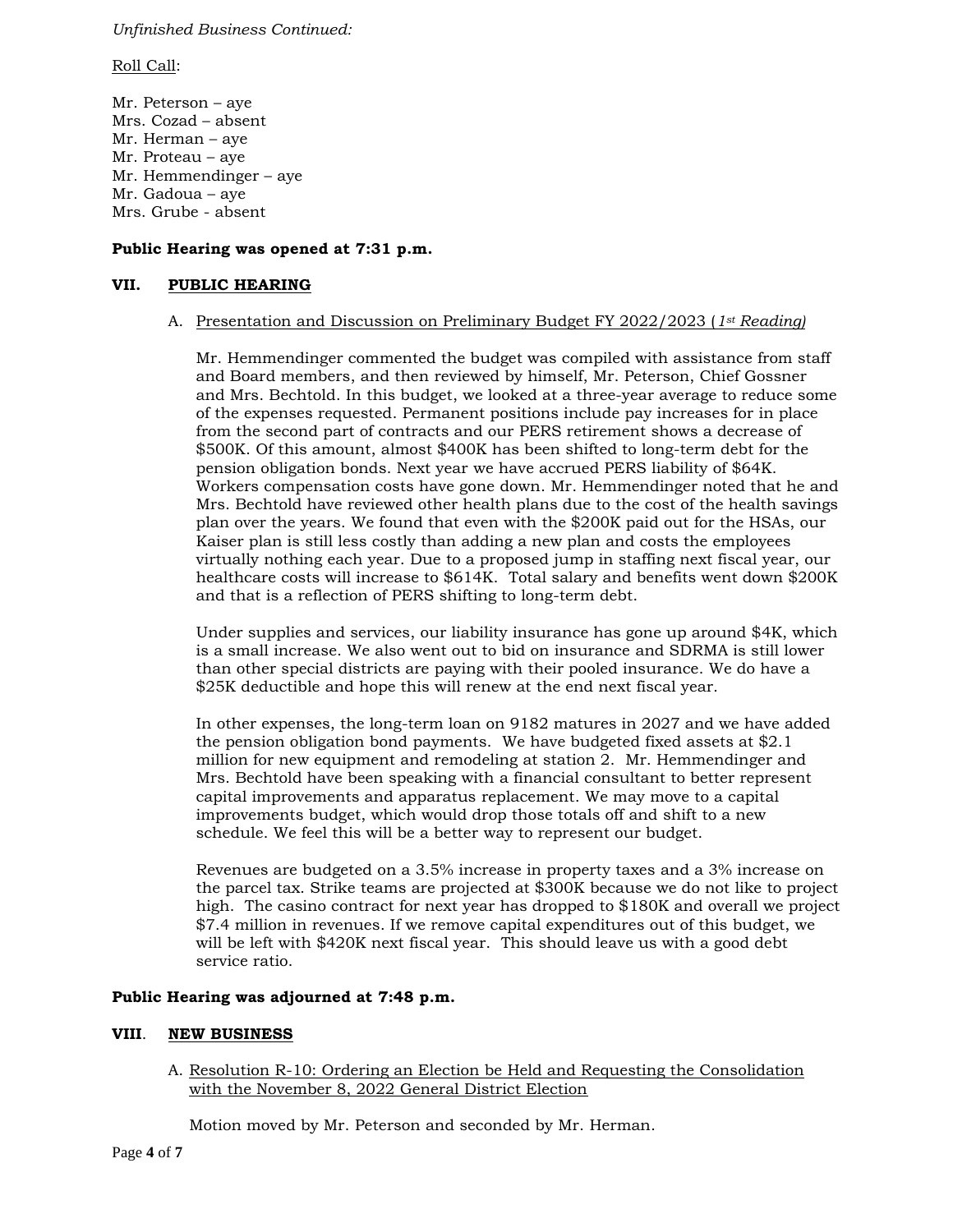## *New Business Continued:*

Motion Carried: Aye \_5\_ No \_0\_ Abstain \_0\_ Absent \_2\_

## Roll Call:

Mr. Peterson – aye Mrs. Cozad – aye Mr. Herman – absent Mr. Proteau – aye Mr. Hemmendinger – aye Mr. Gadoua – aye Mrs. Grube - absent

#### B. Discussion on Capital Upgrades to Fire Stations

Mr. Hemmendinger asked what the likelihood is that we will proceed with the projected \$1 million station 2 improvements and Mr. Proteau replied we are already moving forward with the plans. In June or July, once the final plans are brought forward, the Board will have a chance to vote on spending those funds.

#### C. Discussion on Sonoma State University Funding

Mr. Hemmendinger is feeling frustrated with the slow state of this issue. He and Mr. Peterson are searching for written records that would require us to provide service to SSU. So far, no records seem to exist and LAFCO is searching through their documentation. We need to come up with a plan of action if we find records as to how this is in our sphere of influence.

Mr. Peterson said the state legislature created Rohnert Park and SSU with a donation of land from the Rohnert Family. Mr. Hemmendinger would like to see if LAFCO could find any documentation on how SSU came to be part of our fire district. Once we know more, we can begin to ask for payment for services or to annex them out of our sphere of influence. This has become a bigger issue now that we are paying Redcom fees for all of these calls. Mr. Hemmendinger does not think it is right our residents are paying for a university through taxes and then we are paying again for the service being provided to the university.

D. Resolution R-11: Authorizing Application For Federal Excess Personal Property (FEPP) Program in Accordance With the USFS

Item has been tabled until June.

E. Discussion on Purchase of Fuel Storage Tank *(Staff Report from BC Wandel)*

BC Wandel reviewed his staff report with the Board and reiterated the importance of considering the purchase of a fueling storage tank. The tank would be kept at station 2 and it would be positioned with fencing to keep the area safe. Mr. Peterson asked what additional security we would have around this area and BC Wandel said the trailer itself would be locked up and stored close to the station. Mr. Peterson also asked what would happen if the tank has a crack down the road. BC Wandel replied the tanks are double plated and compartmentalized and we would put down a tarp that would contain a spill from going into the creek.

Motion moved by Mr. Peterson to purchase a fueling trailer and seconded by Mr. Hemmendinger

Motion Carried: Aye \_5\_ No \_0\_ Abstain \_0\_ Absent \_2\_

F. Discussion and Action on Continuing Consolidation Efforts with SCFD

Mr. Hemmendinger said it makes a lot of sense if we were to consolidate, for the sake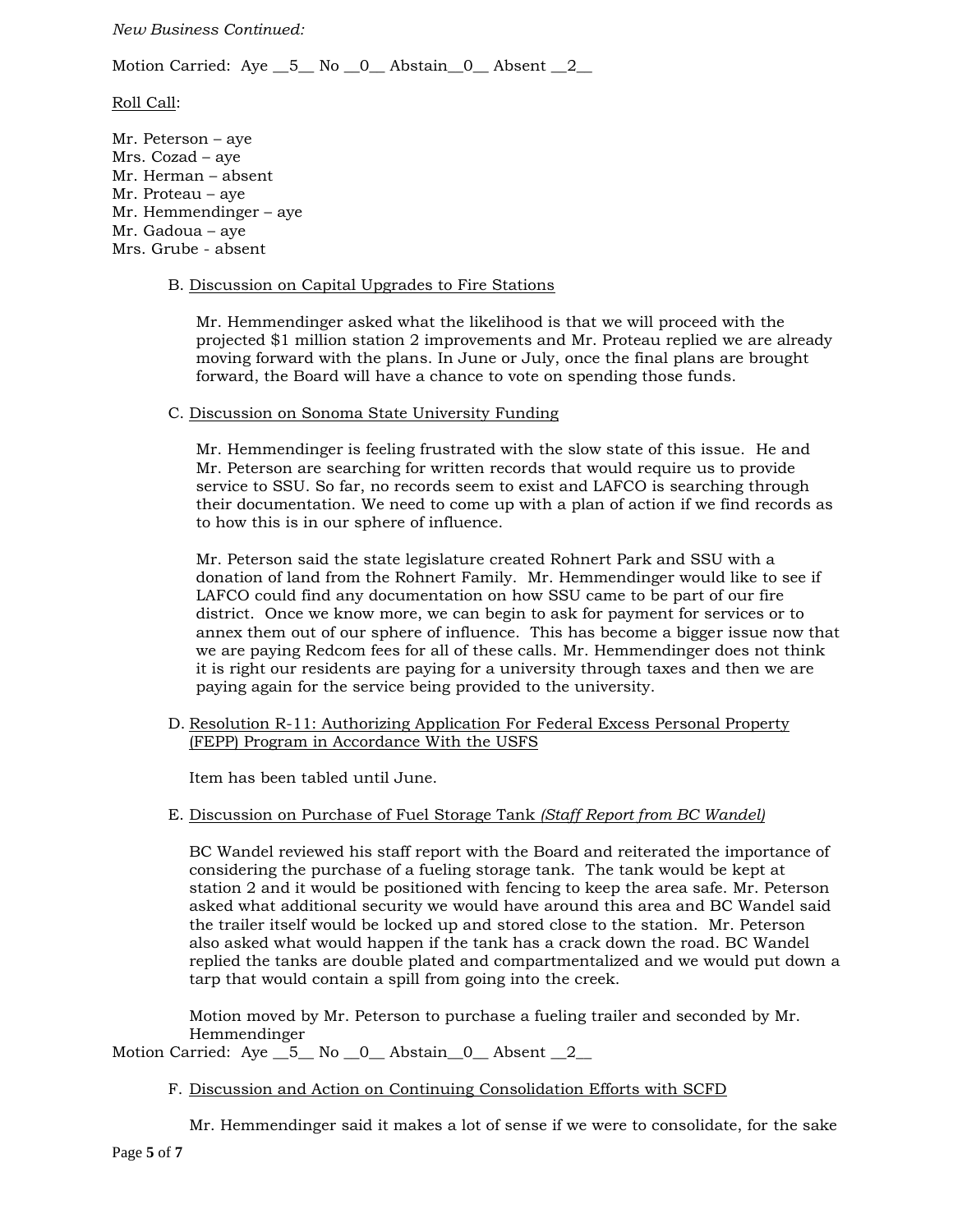#### *New Business Continued:*

of continuity and operations, to expand the SCFD Board to nine members for a short period. The SCFD Board made a policy some time ago to not allow this to happen and voted not to change this policy at their meeting last night. Mr. Herman asked when the close of the consolidation would happen and Mr. Hemmendinger replied no earlier than July 1, 2023, but could be July 2024. Mr. Herman commented three SCFD Board members are up for election in 2022 and four members are up for election in 2024. Mr. Hemmendinger said anyone can run for those positions in the newly formed district, but incumbents may have more of an edge than someone new may have. Mr. Peterson asked if there was discussion on how their Board would become familiar with RAFD and Mr. Hemmendinger noted SCFD usually picks two Board members who also works with staff and the Chief to become familiar with the area. Our Board does not feel this was sufficient. Mr. Hemmendinger commented said we are bringing a solid district into this consolidation, not a failing one. There is also a significant resource in battalion chiefs, which is a huge positive to SCFD as well. Mr. Peterson asked about the current size of SCFD, to which Chief Heine replied it is 250 square miles serving 93,000 citizens and employing 138 staff including volunteers.

Mr. Peterson said the financial analysis was pretty explicit with the word annexation throughout the document, but consolidation is what we have discussed since the beginning. Mr. Hemmendinger commented when we began this it was as a partnership with other entities and with a partnership, you see equal representation. Mr. Gadoua said comparing us to other districts SCFD has consolidated with, we are a stronger entity. He said there was no neutrality in their decision and commented that it is frustrating there was no appreciation from where we are coming from and what we have to offer.

Mr. Proteau said he does not think this item should have been added to the agenda. This is not an emergency. He said we went into this process with an open mind and wanted to see what was good for our district. If you are not a board member, you can certainly attend every board meeting and speak up. Mr. Proteau also wants to see the pros and cons for the district at some point and he wants to see, in writing, how this annexation helps our district.

Chief Heine said the term annexation elicits a negative impression and the term is important. From his perspective, there is a sense of urgency to vote tonight and normally the Board decides on a cautious approach to move forward. This approach is done through an incident action plan where everything is sectioned out. Both Boards would later be asked to pass a resolution that accepts the terms of the consolidation prior to going to LAFCO, generally in October. By December, an application to reorganize and dissolve RAFD into SCFD is submitted to LAFCO. They must sit on this application for 30 days and then, in January, LAFCO will vote on the entire application. If accepted, a future date is set for a hearing, which occurs for a minimum of 30 days and a max of 60 days. This is the protest period for registered voters or landowners. If 25% of protests are received by one group or the other, a consolidation cannot occur. If 50% of either of these groups submits a protest, then annexation can never can go forward. By the end of April or May, we are done with process and the go live date is July 1. Chief Heine feels there is a captive audience with supervisor elections upcoming. He has already met with Supervisors Gore and Rabbitt and they are entertaining earmarks in the County budget for funding.

Captain Gromala spoke and encouraged the Board to move forward with consolidation. Mike Stornetta, VP of 1401, spoke to the Board about the benefits of consolidation to our district.

Motion moved by Mr. Herman to continue with investigation and annexation and seconded by Mr. Proteau. Motion Carried:  $Aye$   $\underline{\hspace{1em}}$  5 No  $\underline{\hspace{1em}}$  0 Abstain 0 Absent 2